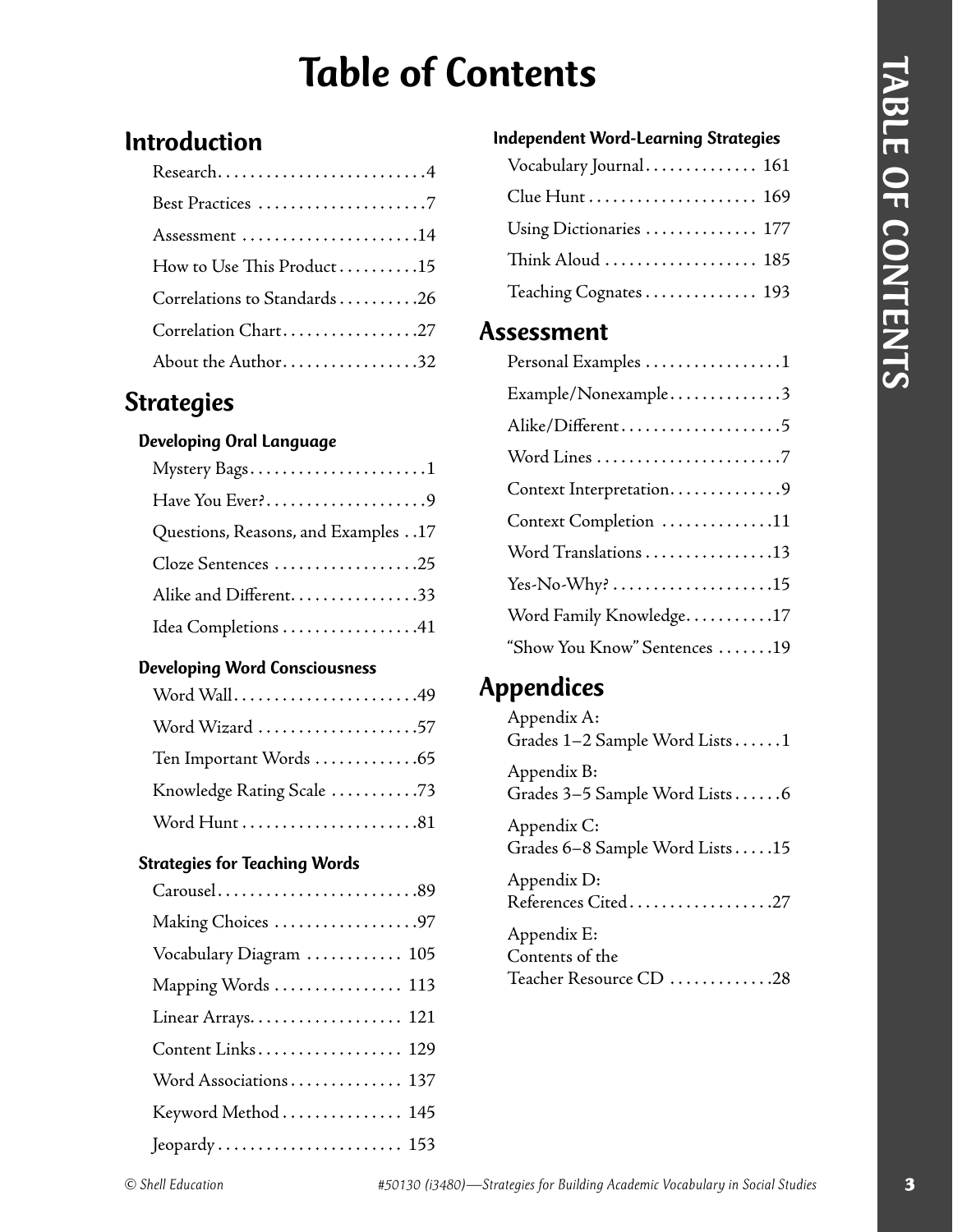## Research *(cont.)*

## What Is Academic Vocabulary?

Some educators differentiate between general academic vocabulary and specialized content vocabulary when discussing academic vocabulary. What is the difference? Yopp, Yopp, and Bishop (2009) have developed definitions for each category. *General academic vocabulary* includes high-utility words found across content areas. These words are those that students will likely find throughout their academic reading and writing experiences and use in academic speech. Words such as *features*, *attributes*, *principle, perspective, compatible,* and *infl uence* are examples of general academic vocabulary. *Specialized content vocabulary* includes words that are specific to a particular content area and represent important concepts or ideas for students to learn. Examples of specialized content vocabulary include *democracy* (social studies), *forensic* (science), *numerator* (mathematics), and *protagonist* (language arts). In this notebook, all specialized content vocabulary is related to social studies topics that are covered in grades 1–8. Students will learn specialized content words such as *democracy*, *economy*, *latitude*, and *longitude*. Specialized content vocabulary is considered a part of academic vocabulary.

## Why Teach Academic Vocabulary?

Yopp, Yopp, and Bishop (2009) have synthesized the importance of teaching academic vocabulary. Educators and educational researchers have known for years that vocabulary knowledge plays a significant role in reading comprehension. Reading involves making sense of written language. In order to read successfully, we need to understand the words the author has chosen to use. A large body of research confirms that vocabulary knowledge is positively related to a student's ability to comprehend text (Lehr, Osborn, and Hiebert 2004). Although much remains to be learned, the relationship between word knowledge and comprehension is unequivocal. Further, there is evidence that instruction in vocabulary positively affects reading comprehension (Baumann, Kame'enui, and Ash 2003).

Vocabulary knowledge is clearly crucial for success in reading. However, its influence does not stop with reading. Vocabulary knowledge also plays a significant role in overall academic success (Lehr, Osborn, and Hiebert 2004). Students' knowledge of words impacts their achievement in all areas of the curriculum because words are necessary for communicating the content. As classroom teachers know, students have difficulty understanding and expressing the concepts and principles of the content areas if they do not know the specialized vocabulary that represents those concepts and principles.

Indeed, Marzano (2004) maintains that there is a strong relationship between vocabulary knowledge and background knowledge. Therefore, by building students' vocabulary, we can increase their background knowledge, thereby providing more opportunities for learning new concepts.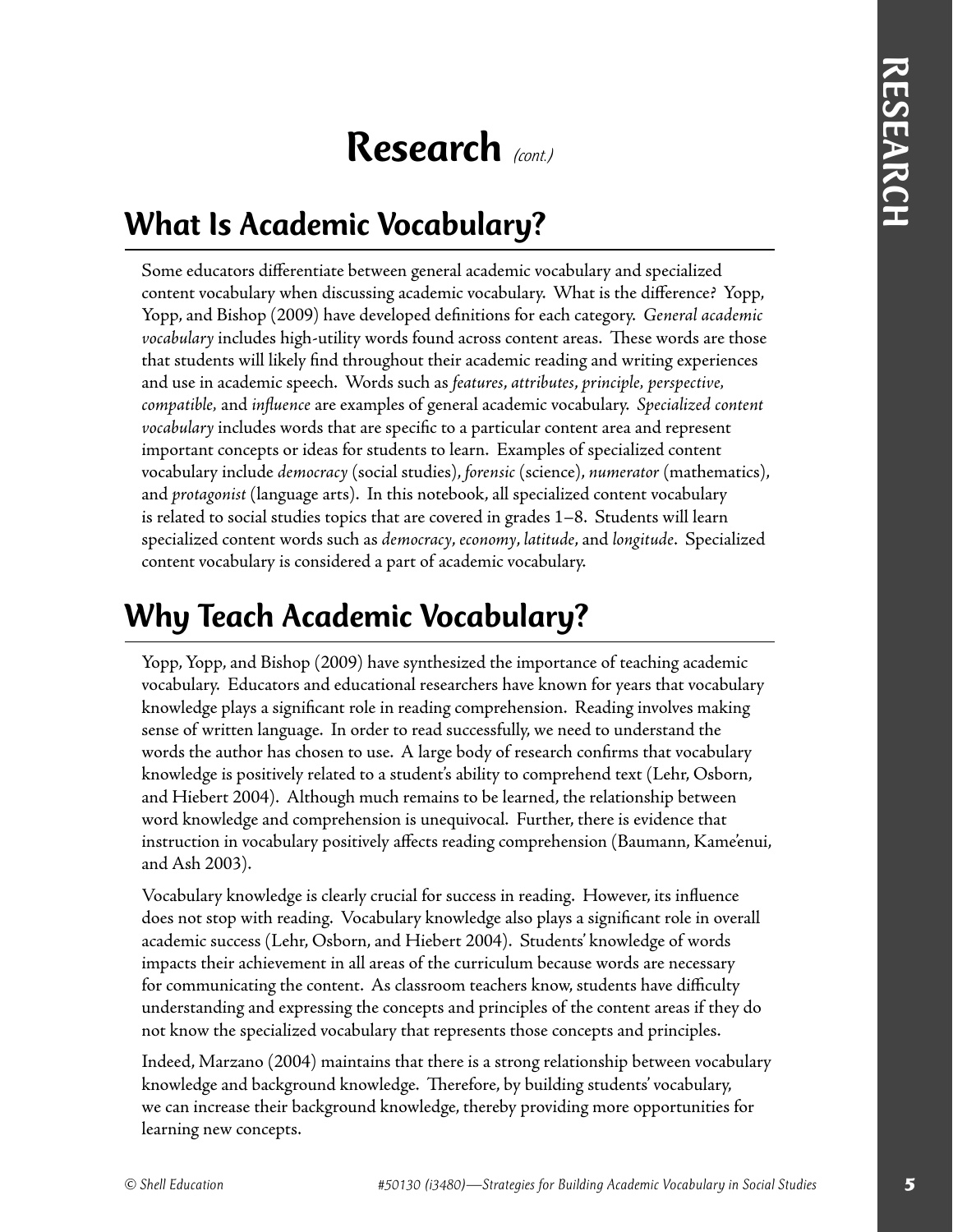# Keyword Method

## Standards

Grades 1–2 (McREL Language Arts Standard 8.5)

Grades 3–5 (McREL Language Arts Standard 8.6)

Grades 6–8 (McREL Language Arts Standard 8.5)

## Background Information

#### What Is It?

The Keyword Method (Baker, Simmons, and Kame'enui 1995) is a strategy that helps students learn and remember word meanings for new vocabulary words. Students learn to associate a new social studies word with a familiar word and a related visual image. For example, in the word *plateau,* which means a hill or mountain with a level top, the keyword *plate* might be used to have students consider the image of a hill or mountain with a plate balancing on top.

#### When Do I Use It? Why Do I Use It?

**Standards**<br>
Standards<br>
Craske 3 5 (MeREL Largange Arm Standard 85)<br>
Craske 3 3 (MeREL Largange Arm Standard 85)<br>
Craske 8 3 (MeREL Largange Arm Standard 85)<br>
Craske 8 3 (MeREL Largange Arm Standard 85)<br> **Craske 8 4 (MeREL** The Keyword Method should be used before a lesson or unit as a strategy for relating visual images to specialized content or general academic words. This strategy encourages students to use their oral language to discuss ideas about new vocabulary with their peers and to share connections they have made about words. In addition, students see alternate ways that classmates represent vocabulary visually, which provides them with multiple images on which to rely as they develop an understanding of new vocabulary.

#### Materials

- copies of the Keyword Method resource page (p. 152)
- drawing materials

#### Directions for the Teacher

- *1.* Read the strategy steps for your grade span (grades 1–2, grades 3–5, or grades 6–8).
- *2.* Refer to the example provided for your grade span. You may also refer to the examples from other grade spans to see how the strategy can be used with different vocabulary words, grade levels, and units of study.
- *3.* Choose the specialized content and/or general academic word you want to focus on in your social studies lesson. You can refer to your content standards or textbook as a guide. Or, refer to the appendices for lists of suggested specialized content and general academic words to help you plan your lessons.

 *4.* Teach the strategy as outlined, using the word you have chosen. Refer to the Differentiation section for strategies for meeting the needs of all learners.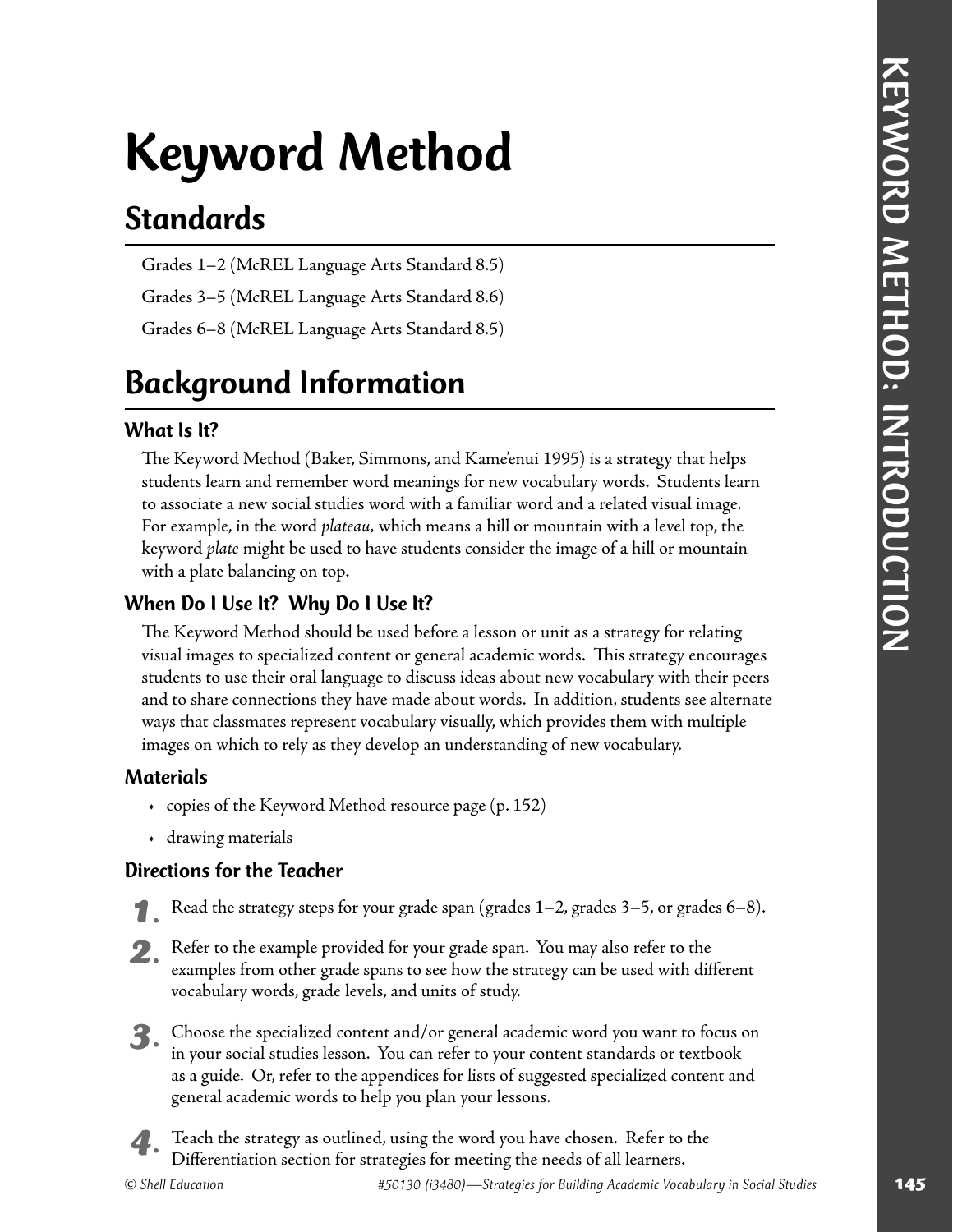# Grades 1–2

## Unit of Study: Regions Around the World

McREL Geography Standard 5.1

## Strategy in Action: How Does It Work?

 *1.* Before using this strategy, decide which social studies vocabulary word to use. You can use a general academic or specialized content word. This should be a word that students are learning for the first time.

In this sample lesson, the teacher selects the following specialized content (SC) word that students will learn during the unit:

SC *vegetation*

 *2.* To begin the lesson, introduce the vocabulary word to students. Pronounce it aloud and have students repeat your pronunciation. Share the definition of the word. Show pictures, use gestures, or use the word in context.

In this sample lesson, the teacher shows pictures of various types of *vegetation* to help teach the word to students.

1468 (**i** 4688)—Strategies for Building Academic Vocabulary in Social Strategies for Building Academic Vocabulary in Strategies for Building Academic Vocabulary in Social Strategies Scheducation Contents and the social str  *3.* Explain to students that they will create a visual image to help them remember this new word. Model doing this by sharing a familiar vocabulary word and discussing a relevant, visual image with students. Draw a simple sketch of your image while students observe. Talk about the connections you make between the word and the visual image.

In this sample lesson, the teacher chooses to model the word *valley.* She draws a letter *v* and explains that the image and word *valley* are connected because a letter *v* and a valley both have the same shape.

 *4.* Distribute copies of the Keyword Method resource page and drawing materials to students. Ask each student to draw an image that relates to the vocabulary word. Have students label their pictures with the vocabulary word and describe the picture.

After students are finished, have them share their work in small groups or with the whole class. Ask each student to share both the image and its connection to the vocabulary word. This strategy allows students to learn more about new words by considering different visuals and the various ways the new words are connected to those visuals.

In this sample lesson, students represent the word *vegetation* in different ways. One student draws a variety of vegetables; another student draws a large garden.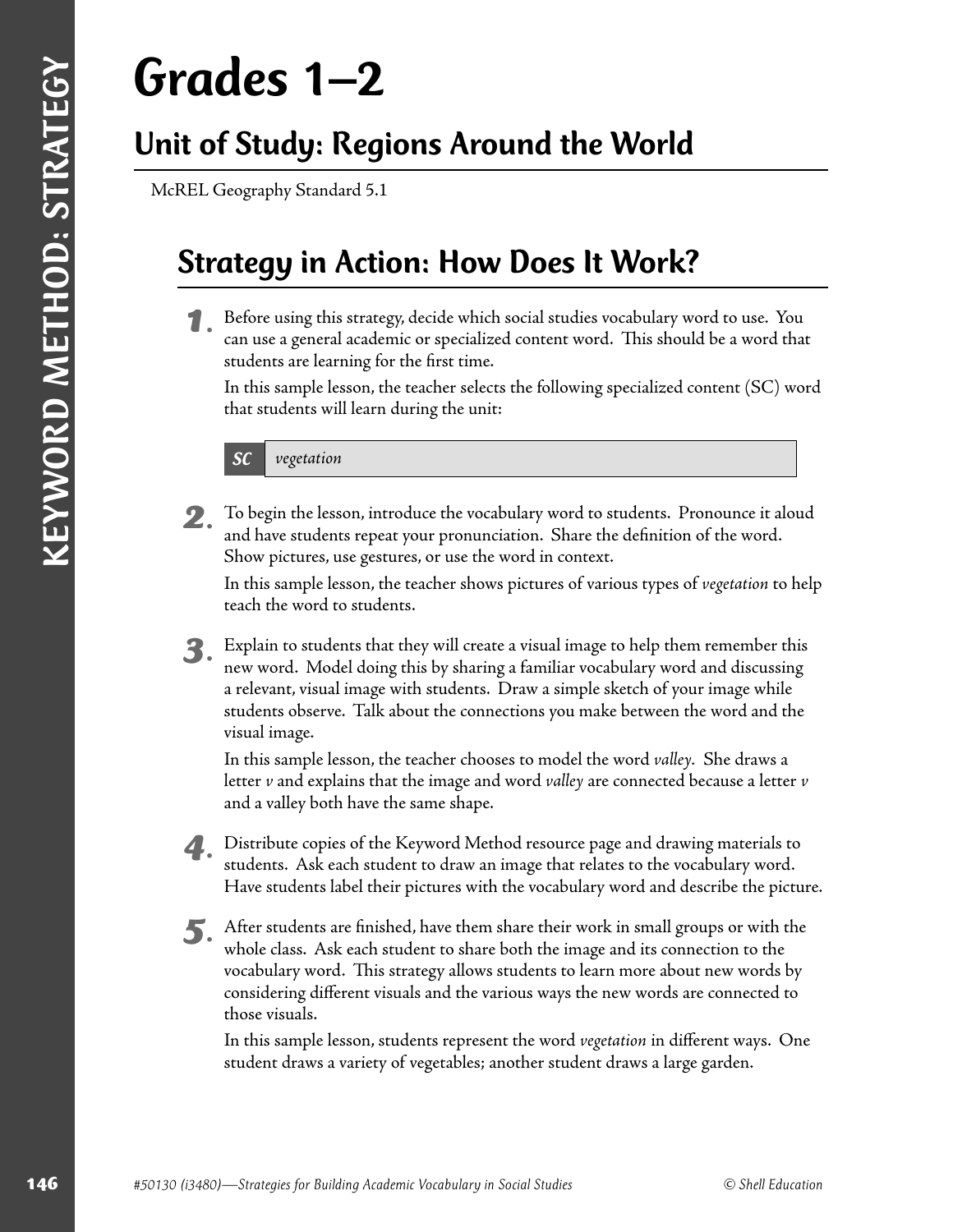*6.* In conclusion, have students share how making connections between a vocabulary word and visual images helped them better understand the word.

#### Example

**Vocabulary Word:** *vegetation*



**Keyword Statement:** Vegetables remind us that *vegetation* refers to the plants that grow in a certain place.

## **Differentiation**

#### Above-Level Learners

Have students practice this strategy with another vocabulary word. Ask students to draw more than one image for the vocabulary word. Have them write about their multiple visual connections to the same word.

#### English Language Learners

After students draw the visuals associated with the new vocabulary word, have them first share their work in pairs. This gives students an opportunity to discuss vocabulary before sharing their ideas with the whole class.

#### Below-Level Learners

Assist students as they come up with visuals for new vocabulary. Suggest examples of images for students to consider. Show them examples using books and other reference materials.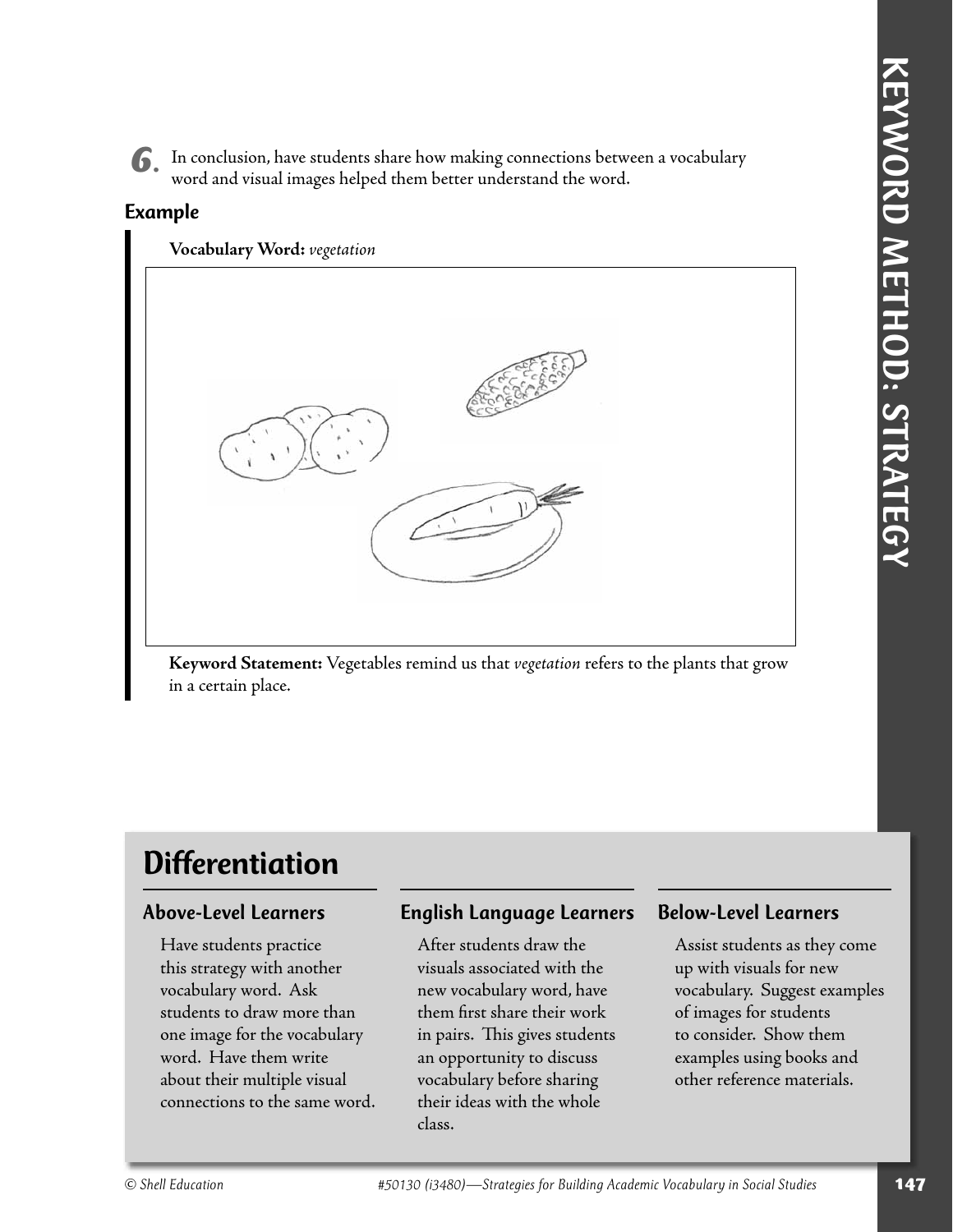# Grades 3–5

## Unit of Study: Maps and Globes

McREL Geography Standard 1.1

## Strategy in Action: How Does It Work?

 *1.* Before using this strategy, decide which social studies vocabulary word to use. You can use a general academic or specialized content word. This should be a word that students are learning for the first time.

In this sample lesson, the teacher selects the following specialized content (SC) word that students will learn during the unit:

SC *equator*

 *2.* To begin the lesson, introduce the vocabulary word to students. Pronounce it and have students repeat your pronunciation. Share the definition of the word. Show pictures, use gestures, or use the word in context.

In this sample lesson, the teacher points to the *equator* on the globe to help teach the word to students.

 *3.* Explain to students that they will create a visual image to help them remember this new word. Model doing this by sharing a familiar vocabulary word and discussing a relevant visual image with students. Draw a simple sketch of your image while students observe. Talk about the connections you make between the word and the visual image.

In this sample lesson, the teacher chooses to model the vocabulary word *legend.* She draws an image of a book of legends and explains that the image and word *legend* are connected because a legend tells the "story" of a map.

- *4.* Distribute copies of the Keyword Method resource page and drawing materials to students. Ask each student to draw an image that relates to the vocabulary word. Have students label their pictures with the vocabulary word and write a description of the visual image.
- 1488 **14913**<br>
1488 (in the strategies for Building Academic Vocabulary in Section 20130 (i) the strategies for Building Academic Vocabulary in Section 20130 (i) the strategies for Building Academic Vocabulary in Social Stu **5.** After students are finished, have them share their work in small groups or with the whole class. Ask each student to share both the image and its connection to the vocabulary word. This strategy allows students to learn more about new words by considering different visuals and the various ways that the new words are connected to those visuals.

In this sample lesson, students represent the word *equator* in different ways. One student draws an equal sign; another student draws a circle with a line drawn through the middle, dividing it into two equal parts.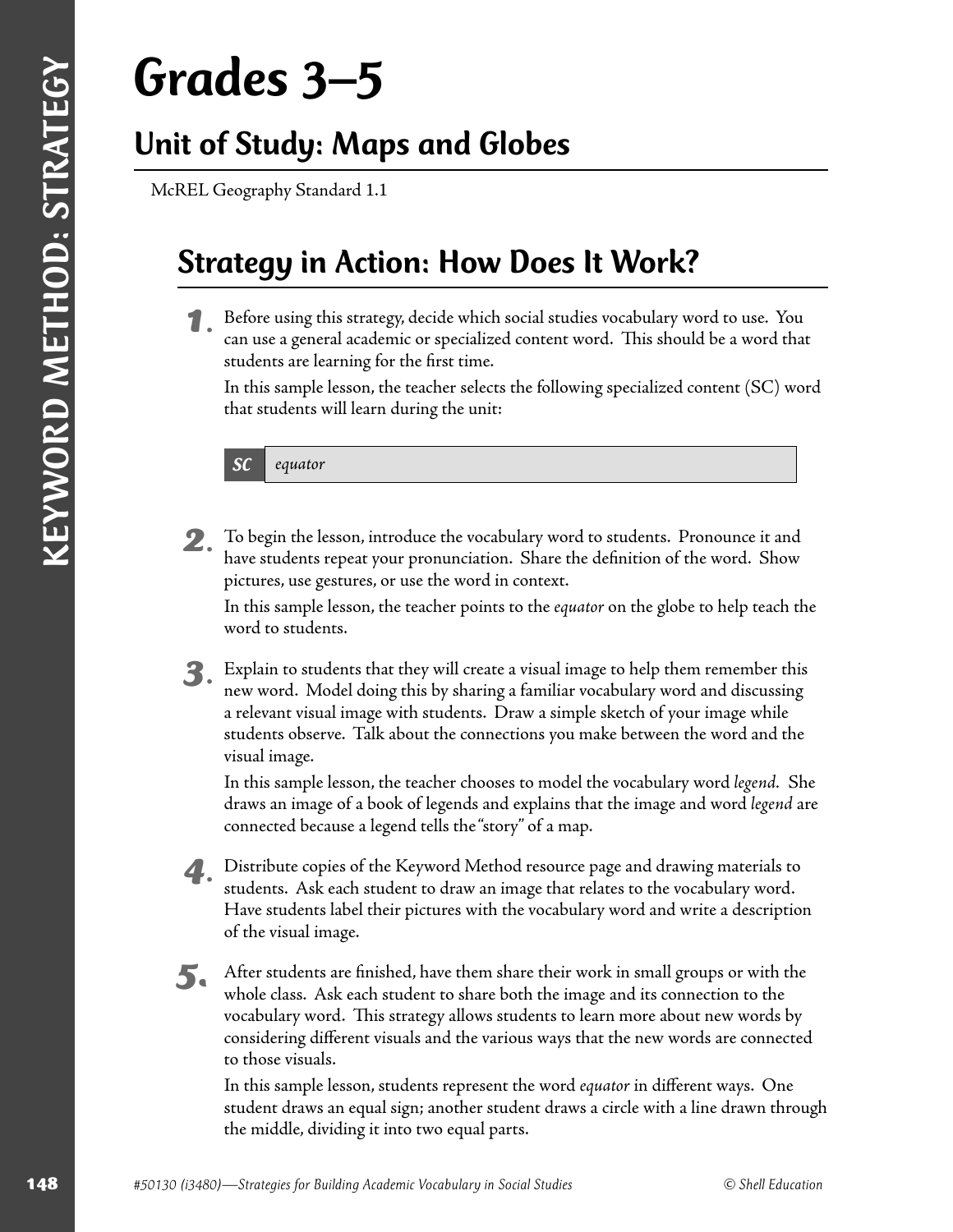*6.* In conclusion, have students share how making connections between a vocabulary word and visual images helped them better understand the word.

#### Example

**Vocabulary Word:** *equator*



Keyword Statement: The *equator* is an imaginary circle that divides Earth into equal hemispheres. The equal sign is a reminder of how the *equator* makes two "equal" parts of the world.

## **Differentiation**

#### Above-Level Learners

Have students practice this strategy with another vocabulary word. Ask students to draw more than one image for the vocabulary word. Have them write about their multiple visual connections for that word.

#### English Language Learners

After students draw the visuals associated with the new vocabulary word, have them first share their work in pairs. This gives students an opportunity to discuss vocabulary before sharing their ideas with the whole class.

#### Below-Level Learners

Assist students as they come up with visuals for new vocabulary. Suggest examples of images for students to consider. Show them examples using books and other reference materials.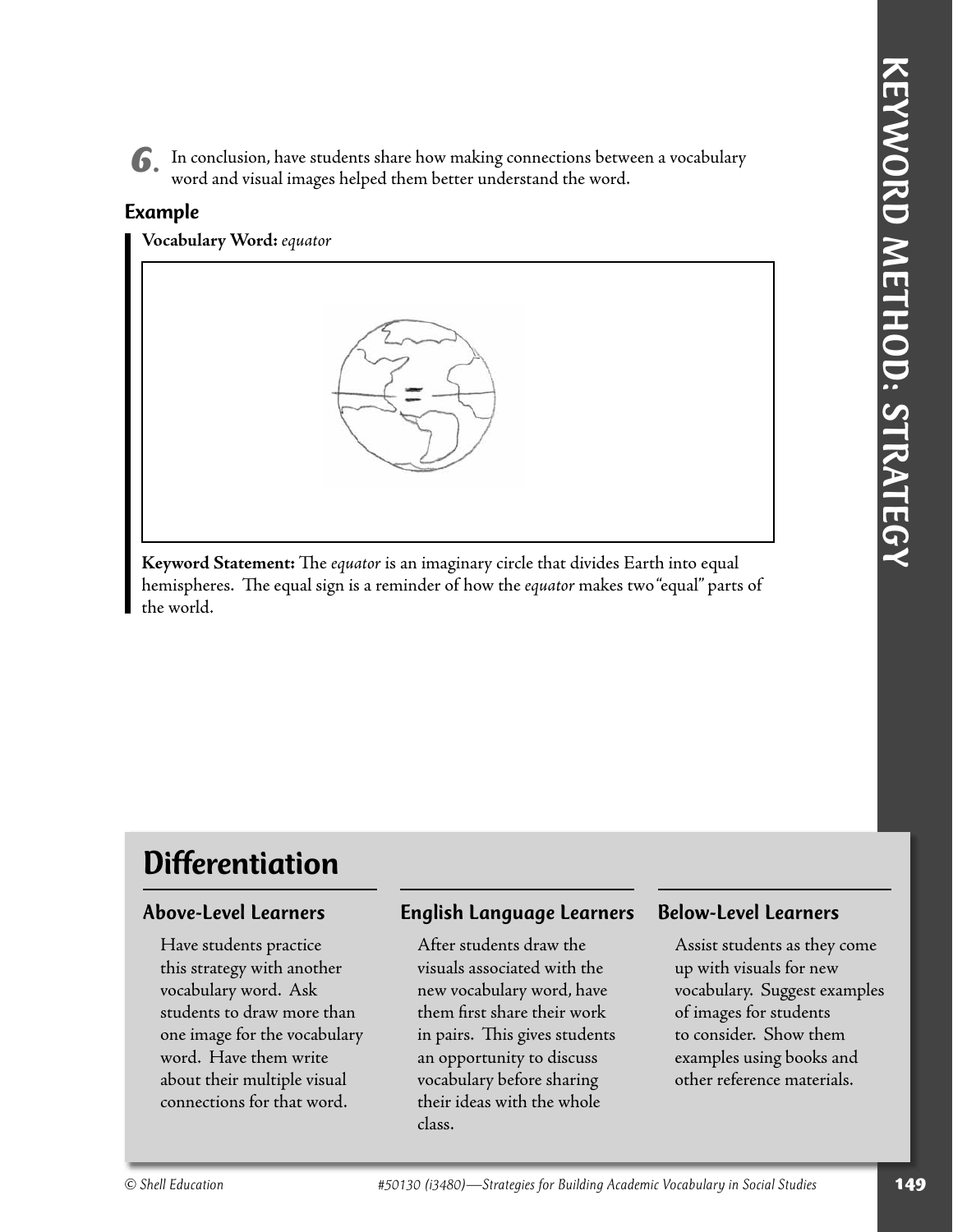# Grades 6–8

## Unit of Study: Causes of the American Civil War

McREL United States History Standard 13.1

### Strategy in Action: How Does It Work?

 *1.* Before using this strategy, decide which social studies vocabulary word to use. You can use a general academic or specialized content word. This should be a word that students are learning for the first time.

In this sample lesson, the teacher selects the following specialized content (SC) word that students will learn during the unit:

SC *antebellum*

 *2.* To begin the lesson, introduce the vocabulary word to students. Pronounce it and have students repeat your pronunciation. Share the definition of the word. Show pictures, use gestures, or use the word in context.

In this sample lesson, the teacher shows a picture of a soldier at war, and explains that *antebellum* refers to the time before any war.

 *3.* Explain to students that they will create a visual image to help them remember this new word. Model doing this by sharing a familiar vocabulary word and discussing a relevant visual image with students. Draw a simple sketch of your image while students observe. Talk about the connections you make between the word and the visual image.

In this sample lesson, the teacher chooses to model the word *polarization.* She draws an image of a globe with arrows pointing to the North and South poles and explains that the image and word *polarization* are connected because polarization is when two groups' beliefs become very opposite.

- *4.* Distribute copies of the Keyword Method resource page and drawing materials to students. Ask each student to draw an image that relates to the vocabulary word. Have students label their pictures with the vocabulary word and a description of the visual image.
- 1501 **Example Strategies for American Civil War**<br>
1500 MAREL Untus State Henry Standard 13.1<br>
150 Strategy in Action : How Does It Work?<br>
160 Strategy in Action in Strategies fracts with a calculate resultation with the sa **5.** After students are finished, have them share their work in small groups or with the whole class. Ask each student to share both the image and its connection to the vocabulary word. This strategy allows students to learn more about new words by considering different visuals and the various ways that the new words are connected to those visuals.

In this sample lesson, students represent the word *antebellum* in different ways. One student draws a bell shape, explaining that a bell shape represents how events leading up to the war keep escalating before peaking.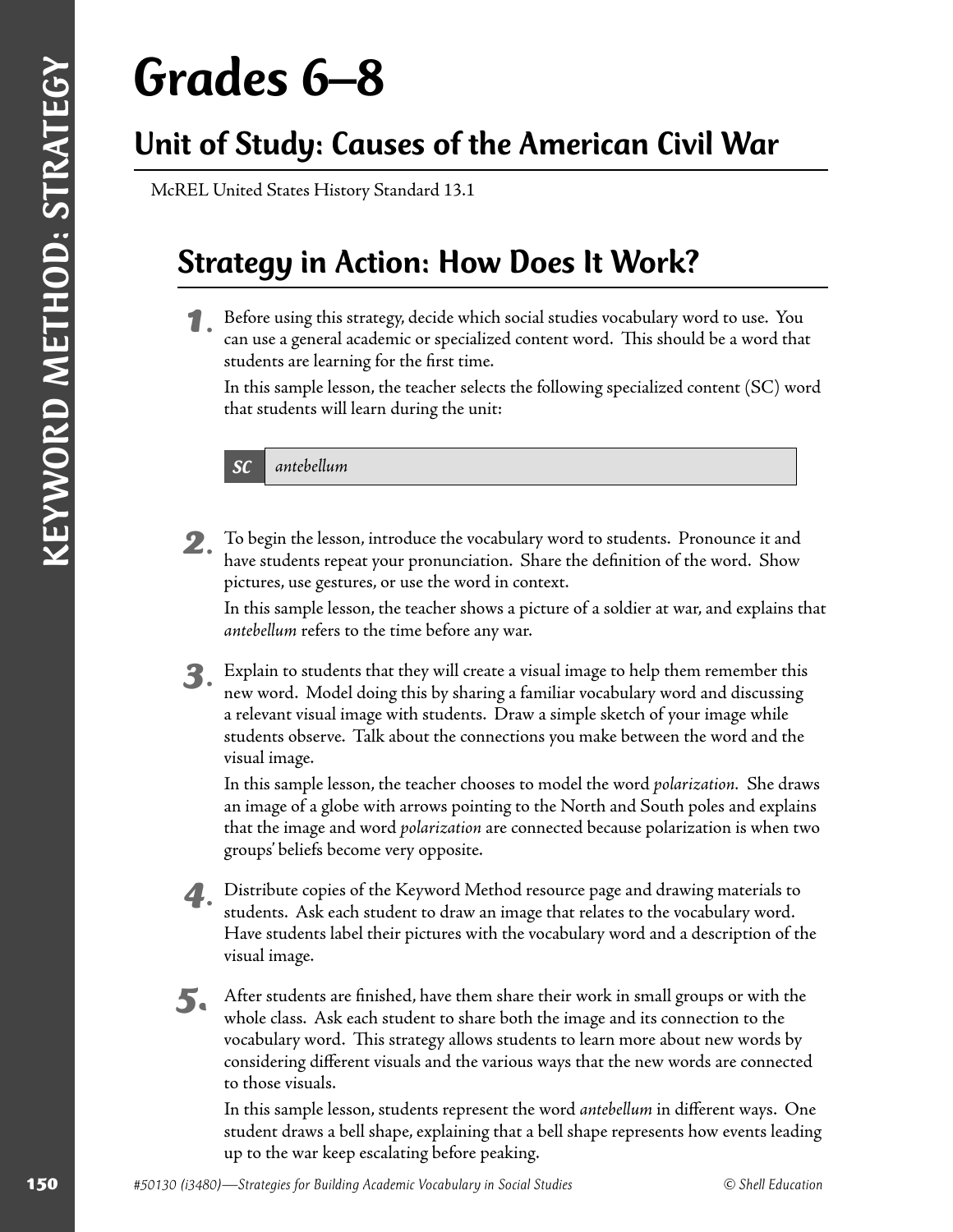*6.* In conclusion, have students share how making connections between a vocabulary word and visual images helped them better understand the word.

#### Example

**Vocabulary Word:** *antebellum*



**Keyword Statement:** *Antebellum* is the time before any war. A bell shape represents how events leading up to the war keep escalating before peaking with the beginning of a battle.

## **Differentiation**

#### Above-Level Learners

Have students practice this strategy with another vocabulary word. Ask students to draw more than one image for the vocabulary word. Have them write about their multiple visual connections for that word.

#### English Language Learners

After students draw the visuals associated with the new vocabulary word, have them first share their work in pairs. This gives students an opportunity to discuss vocabulary before sharing their ideas with the whole class.

#### Below-Level Learners

Assist students as they come up with visuals for new vocabulary. Suggest examples of images for students to consider. Show them examples using books and other reference materials.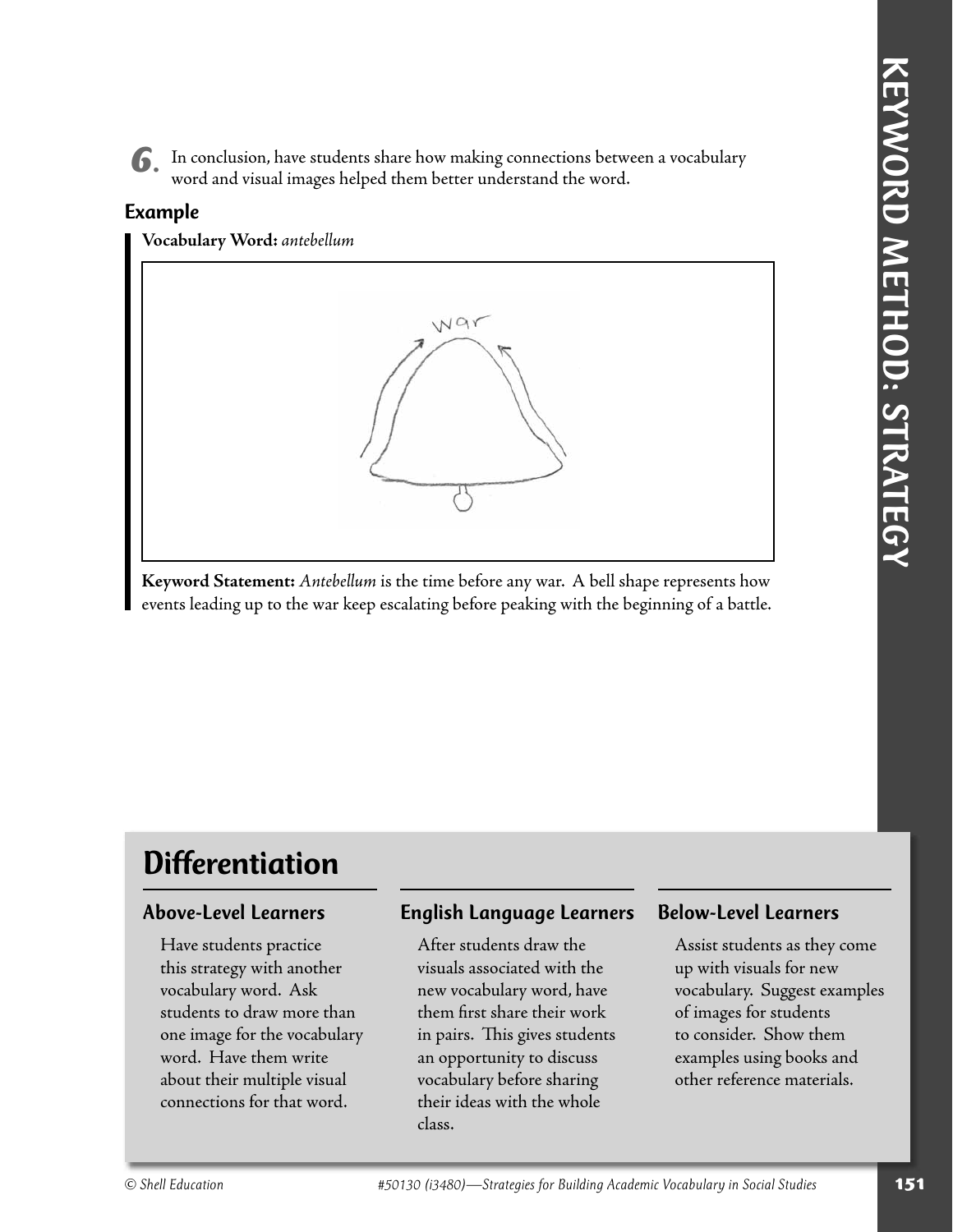Name:

# Keyword Method

**Directions:** Write the vocabulary word below. In the box, draw a picture that shows the meaning of the word. At the bottom of the page, describe how the picture represents the word.

\_\_\_\_\_\_\_\_\_\_\_\_\_\_\_\_\_\_\_\_\_\_\_\_\_\_\_\_\_\_\_\_\_\_\_\_\_\_\_\_\_\_\_\_\_\_\_\_\_\_\_\_\_\_\_\_\_\_\_\_\_\_

\_\_\_\_\_\_\_\_\_\_\_\_\_\_\_\_\_\_\_\_\_\_\_\_\_\_\_\_\_\_\_\_\_\_\_\_\_\_\_\_\_\_\_\_\_\_\_\_\_\_\_\_\_\_\_\_\_\_\_\_\_\_

**Vocabulary Word:** \_\_\_\_\_\_\_\_\_\_\_\_\_\_\_\_\_\_\_\_\_\_\_\_\_\_\_\_\_\_\_\_\_\_\_\_\_\_\_\_\_\_\_\_\_\_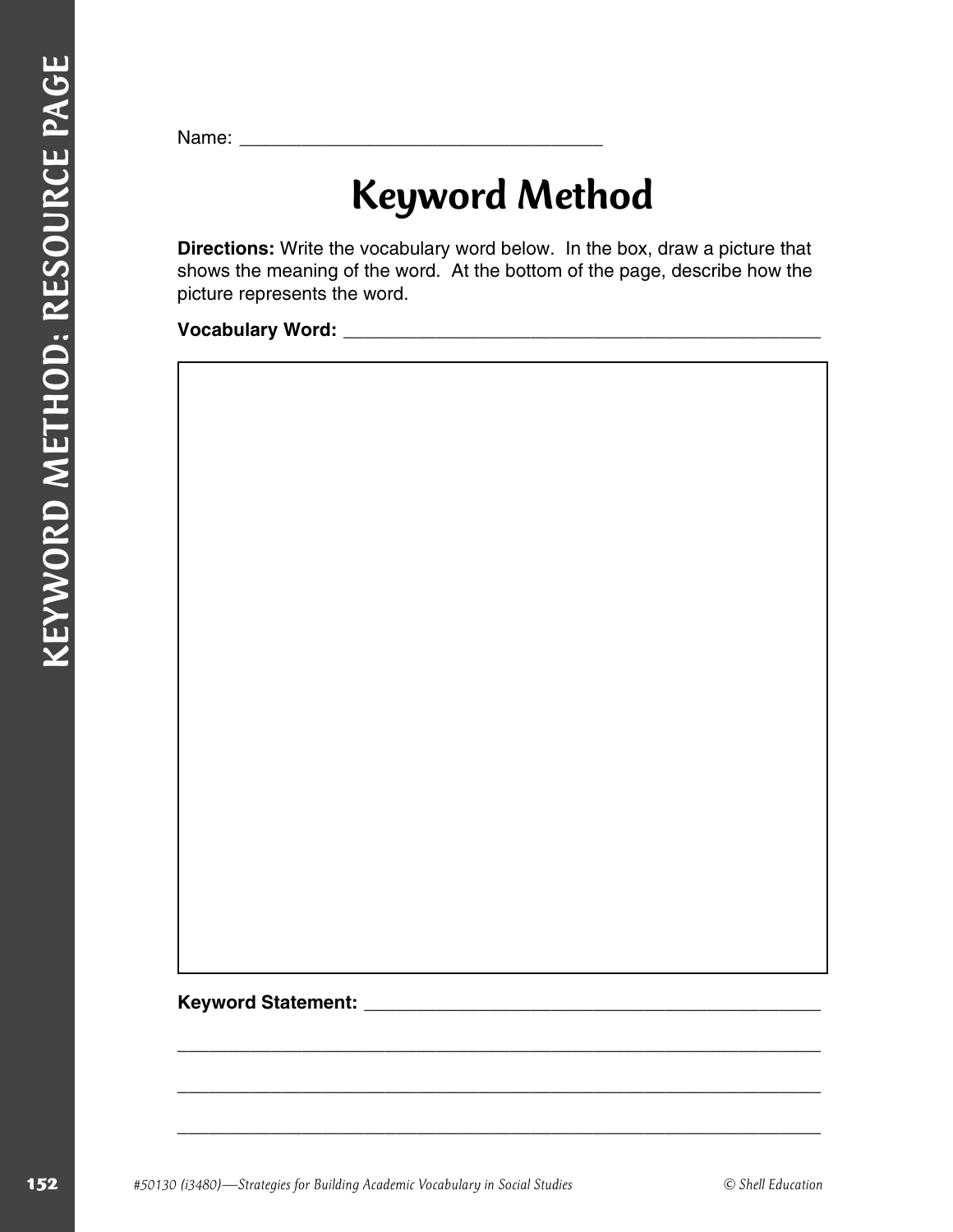## Personal Examples

## Background Information

#### What Is It?

**Personnal Examples**<br> **What** is the Present Rearegies assumed ask studient to connect what they know about<br>
The Personal Rearegies assumed ask of Building Youndary in the formula respective and histographical three constra The Personal Examples assessment asks students to connect what they know about learned vocabulary words with their own personal experiences and backgrounds. These connections show the level of students' vocabulary knowledge. This format also requires students to show deeper and more comprehensive knowledge of a new word because they need to apply their knowledge of the word to a context that may be new or different from what was discussed in class.

#### How Do I Use It Effectively?

It is important to create personal example prompts that encourage students to create these connections. This method of assessment can be used with both specialized content and general academic vocabulary words.

#### How Do I Use the Resource Page?

On the Personal Examples resource page (p. 2), fill in the vocabulary words and create personal example prompts. The resource page is available as a Word document on the Teacher Resource CD. It can be modified to meet the needs of your students. You may wish to use the following sentence starters to create your assessment prompts:

- Describe a place/an event/an example/a person…
- When/Who/What/How/Why might you…
- Who/What is someone/something you might describe as…
- Name a place/an event you might describe as…
- Share a time when you might/were…

#### Examples

#### **Grades 1–2 Example**

Prompt: Tell about a time when you *adapted* to a new place.

Personal example:  $\quad \_$  I adapted to my new home when we moved last year.  $\quad \_ \_$ 

#### **Grades 3–5 Example**

Prompt: How do you display your feelings of *patriotism?*

Personal example:  $\quad \_ I$  display my feelings of patriotism by hanging an American flag \_\_\_\_\_\_\_\_\_\_\_\_\_\_\_\_\_\_\_\_\_\_\_\_\_\_\_\_\_\_\_\_\_\_\_\_\_\_\_\_\_\_\_\_\_\_\_\_\_\_\_\_\_\_\_\_\_\_\_\_\_\_\_\_ outside our house and saying the Pledge of Allegiance each morning in school.

#### **Grades 6–8 Example**

Prompt: Describe an example of *chivalry* that you have witnessed.

Personal example:  $\quad \_ I$  witnessed an example of chivalry when my grandfather opened the door for my grandmother and held her arm as they entered the restaurant for her \_\_\_\_\_\_\_\_\_\_\_\_\_\_\_\_\_\_\_\_\_\_\_\_\_\_\_\_\_\_\_\_\_\_\_\_\_\_\_\_\_\_\_\_\_\_\_\_\_\_\_\_\_\_\_\_\_\_\_\_\_\_\_\_ birthday party.